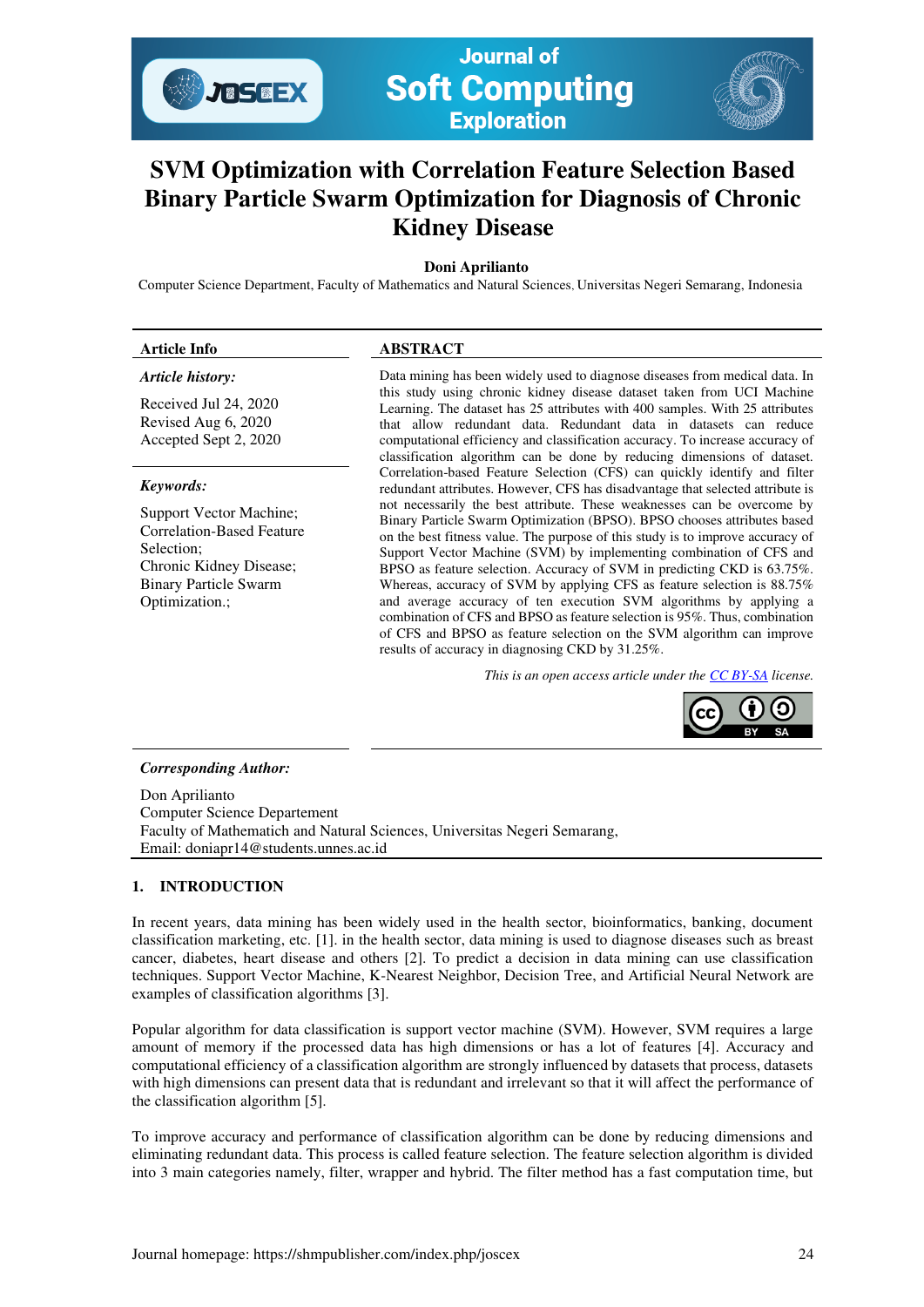not necessarily finding the best combination of subset attributes. The wrapper method will produce the best combination of subset attributes, but requires large computer memory. The hybrid method will combine the filter method and the wrapper method to get the advantages of each method. In hybrid method, filter method is used to reduce dataset dimensions and wrapper method will be used to find the best combination of attributes [6].

One of the algorithms in filter method that effective for handling redundant and irrelevant data is correlationbased feature selection (CFS). CFS is an algorithm that ranks subset attributes and finds relevant attributes based on correlation-based heuristic evaluation functions [7]. CFS can quickly identify and filter out irrelevant and redundant attributes [8]. CFS will choose attributes that have a strong correlation with the target class but do not correlate with other attributes. However, CFS does not necessarily choose attributes that provide the best accuracy results if the data sample is limited [5]. To get the best combination of attributes and good correlation, CFS can be combined with the wrapper method.

Over the past few years, many wrapper methods have been developed for attribute selection. An example of a wrapper algorithm developed is evolutionary programming (EP), ant colony optimization (ACO), differential evolution (DE), genetic algorithms, particle swarm optimization (PSO) [9]. For the optimization, PSO gives more competitive results than Genetic Algorithms [2]. At PSO, each particle is flown in search space to find the best solution (fitness) called pbest. Then, the overall best value is called gbest. To overcome the feature selection problem, the particles in PSO will be represented in binary form which is then called Binary Particle Swarm Optimization [10].

In this study propose a combination of CFS algorithm and BPSO algorithm as feature selection to improve the accuracy of the SVM algorithm for diagnosing chronic kidney disease (CKD). CFS was chosen because it can choose attributes that have good correlation results and delete redundant data quickly, while BPSO was chosen because it was able to provide a combination of attributes that produced the best accuracy.

## **2. METHOD**

In this study, the combination of CFS and BPSO was carried out as a feature selection. CFS is used to reduce the dimensions of the dataset based on the correlation between features and target class but does not correlate with other features. BPSO is used to find the best combination of features. The classification method used is the Support Vector Machine algorithm. From the classification results, we will get an increase in accuracy from Support Vector Machine before and after the combination of CFS and BPSO is applied. The flowchart of the method used in this study is shown in Figure 1.

## **2.1 Data preprocessing**

The data used in this study is the Indian Chronic Kidney Disease taken from the UCI Machine Learning Repository. This dataset has 25 attributes, of which 11 attributes are numeric and 14 are nominal.

The CKD dataset has 400 data samples and there are more than 15% missing values. With a missing value of more than 15% it will greatly affect the performance of the classification model that has been formed [11]. In this study, the handling of the missing value is done by using the most frequent*.* 

## 2.1.1 Correlation-based feature selection

Correlation-based Feature Selection (CFS) is a filter algorithm that ranks subset attributes according to heuristic evaluation functions based on correlation [12]. CFS will evaluate features by considering the predictive capabilities of each feature and the level of redundancy between them. If the correlation between attributes and class is known, and the correlation between each attribute is given, then the correlation can be predicted by using Eq. 1.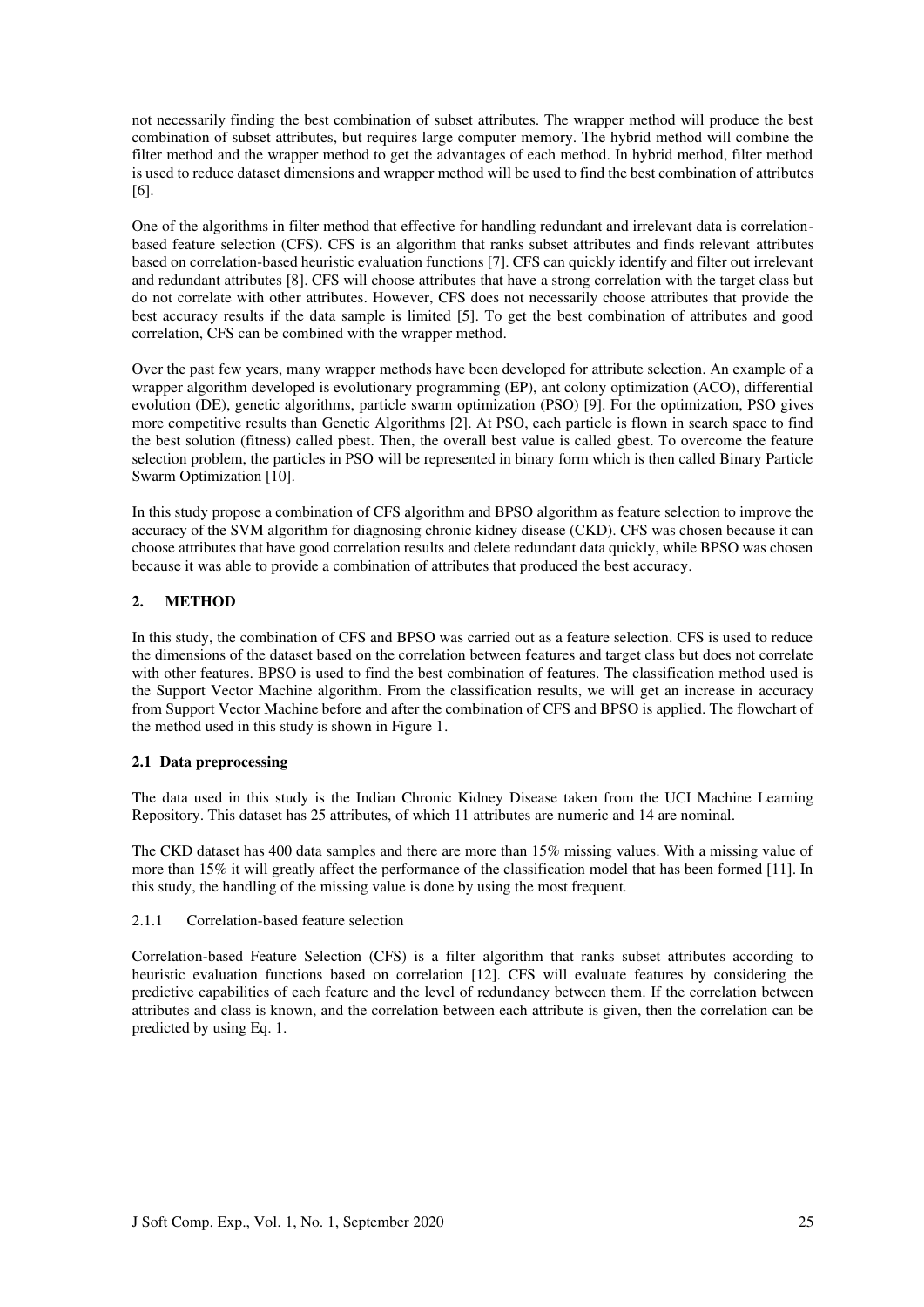

Figure 1. Flowchart SVM with CFS and BPSO as feature selection.

$$
M_{s} = \frac{k\overline{r_{cf}}}{\sqrt{k + k(k-1)\overline{r_{ff}}}}
$$
(1)

where Ms is correlation between summed components and external variables. K is number of components. rcf is average correlation between components and outside variables.rff is correlation between average components.

CFS is an automatic algorithm that does not require users to specify the number of features to be selected. CFS uses the best first search method to get the best features from a feature subset. Then the correlation between features can be calculated using symmetrical uncertainty (SU) as Eq. 2.

$$
SU = 2.0 \times \left[ \frac{H(s_j) + H(s_i) - H(s_i, s_j)}{H(s_j) + H(s_i)} \right]
$$
 (2)

Where  $H(Sj)$  dan  $H(Si)$  is entropy of attributes.  $H(S_i, S_j)$  is conditional entropy.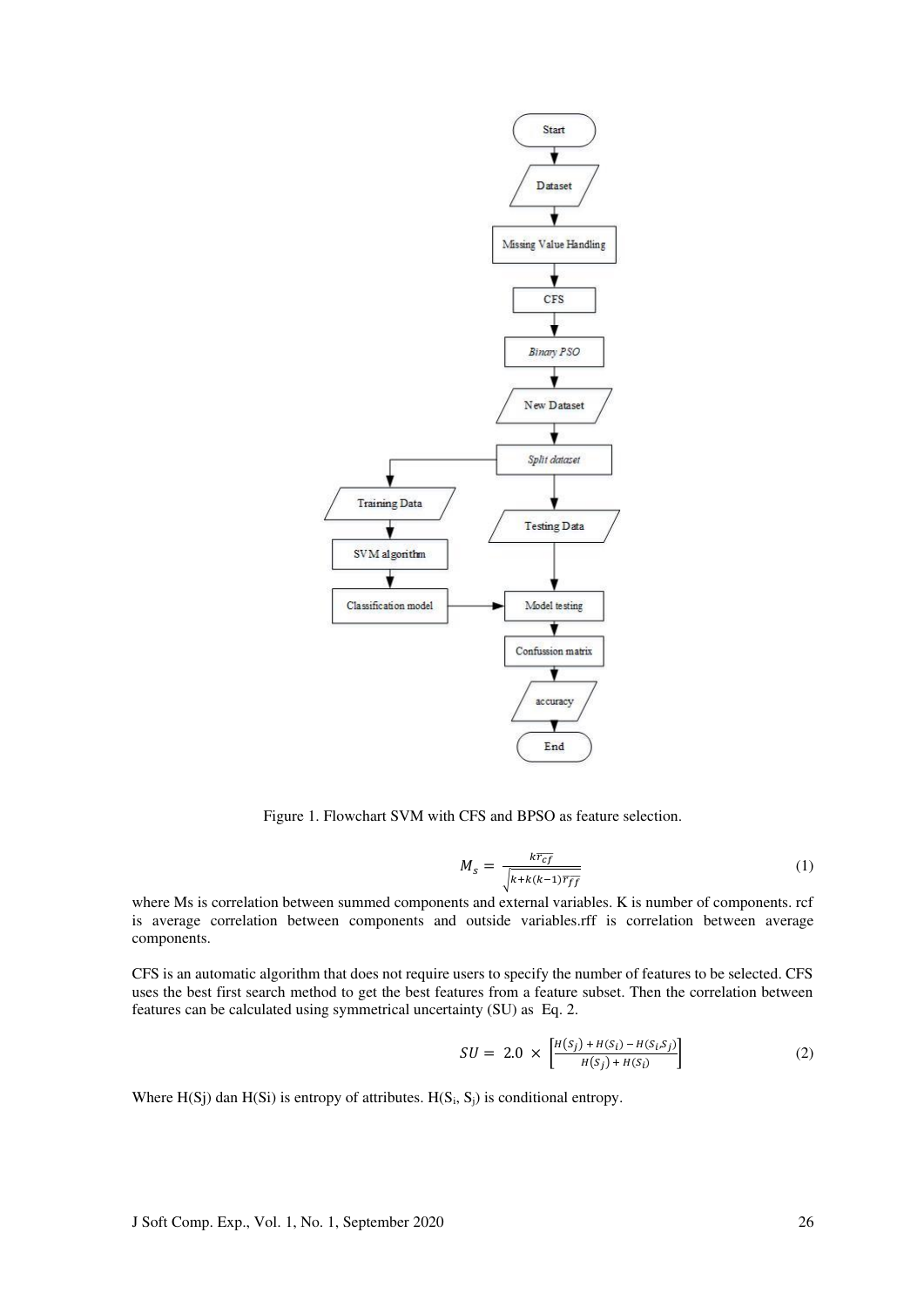#### 2.1.2 Binary particle swarm optimization

Binary Particle Swarm Optimization (BPSO) was introduced by Kennedy and Eberhart in 1997. BPSO is used to solve discrete optimization problems. The difference between PSO and BPSO lies in the representation of the particles [10]. In BPSO each particle is shown in discrete values. While in standard PSO, particles are represented in continuous values. The concept of PSO is that each particle is flown in search space to find the best solution (fitness) called pbest. Then, the best overall value (global value) called gbest. Each particle has two vectors namely position vectors and velocity vectors to move around in search space. Each particle has memory and each particle will track the best position beforehand [13].

The stages of the binary particle swarm optimization algorithm in the feature selection are as follows:

- **Step 1** : Initialize particles with random velocity and positions.
- **Step 2** : Calculate the fitness value of each particle in the population.
- **Step 3** : If fitness value of particle i is smaller than the fitness value of pbest, then set pbest from particle i to particle position i.
- **Step 4** : If pbest value is less than the current gbest value, then set gbest to the current pbest.
- **Step 5** : Update position and velocity of the particles by using Eq. 3 and 4.

$$
Vid_{k+1} = w \times Vid_k + c_1 \times rand1 \times (Pid - Xid) + c_2 \times rand2 \times (Gid - Xid)
$$
 (3)

$$
Xid_{k+1} = Xid_k + Vid_{k+1}
$$
\n<sup>(4)</sup>

- **Step 6** : Where Vid is the individual velocity. Xid is position of individual. w is inertia weight parameter.  $c_1$ and  $c_2$  is learning rate constant, the value is between 0 and 1. rand1 and rand2 is random parameter between 0 and 1. Pid is Pbest (personal best) individual i in d dimension. Gid is Gbest (global best) in d dimensions.
- **Step 7:** Iteration will stop if maximum generation is fulfilled; if not return to step 2.

#### **2.2 Support vector machine**

Support Vector Machine (SVM) was first proposed by Vladimir Vapnik. Proposed in the field of statistical learning theory and structural risk minimization [14]. SVM has been used in a variety of problems such as data classification, image classification, text categorization, tone recognition, digit recognition of handwriting [15].

The stages of the Support Vector Machine algorithm in classifying datasets are as follows:

- **Step 1**: Prepare training data. The training data consists of 80% of the entire dataset.
- **Step 2**: Finding boundaries between classes. When each point in a class is connected to another point, a line that separates between the classes will appear. This limit is known as the convex hull. Each class has its own convex hull and because the class (assumed) is linearly separated, this hull does not intersect.
- **Step 3**: Determine a hyperplane that maximizes the margin between classes. Can be done in the following ways:
	- a. First, any hyperplane stated in two attributes,  $x_1$  and  $x_2$ , can be written Eq. 5.

$$
w \cdot x + b = 0 \tag{5}
$$

where *w* is weight  $(w = w_1, w_2, ..., w_n)$ ,  $x$ = number of attributes  $(x = x_1, x_2, ..., x_n)$ , b = bias.

b. An optimal hyperplane, defined uniquely by  $b_0 + w_0 \cdot x = 0$ . After defining a hyperplane in this mode, it can determine the margin. Margin can be written Eq. 6.

$$
margin = \frac{2}{\sqrt{w_0}} \cdot w_0 \tag{6}
$$

c. Maximizing this quantity requires quadratic programming, which is a process that has a strong position in the theory of mathematical optimization. Furthermore,  $w$  can be easily stated in some examples of training data, known as support vectors, can be written Eq. 7.

$$
|w_0| = \sum y_i x_i| \tag{7}
$$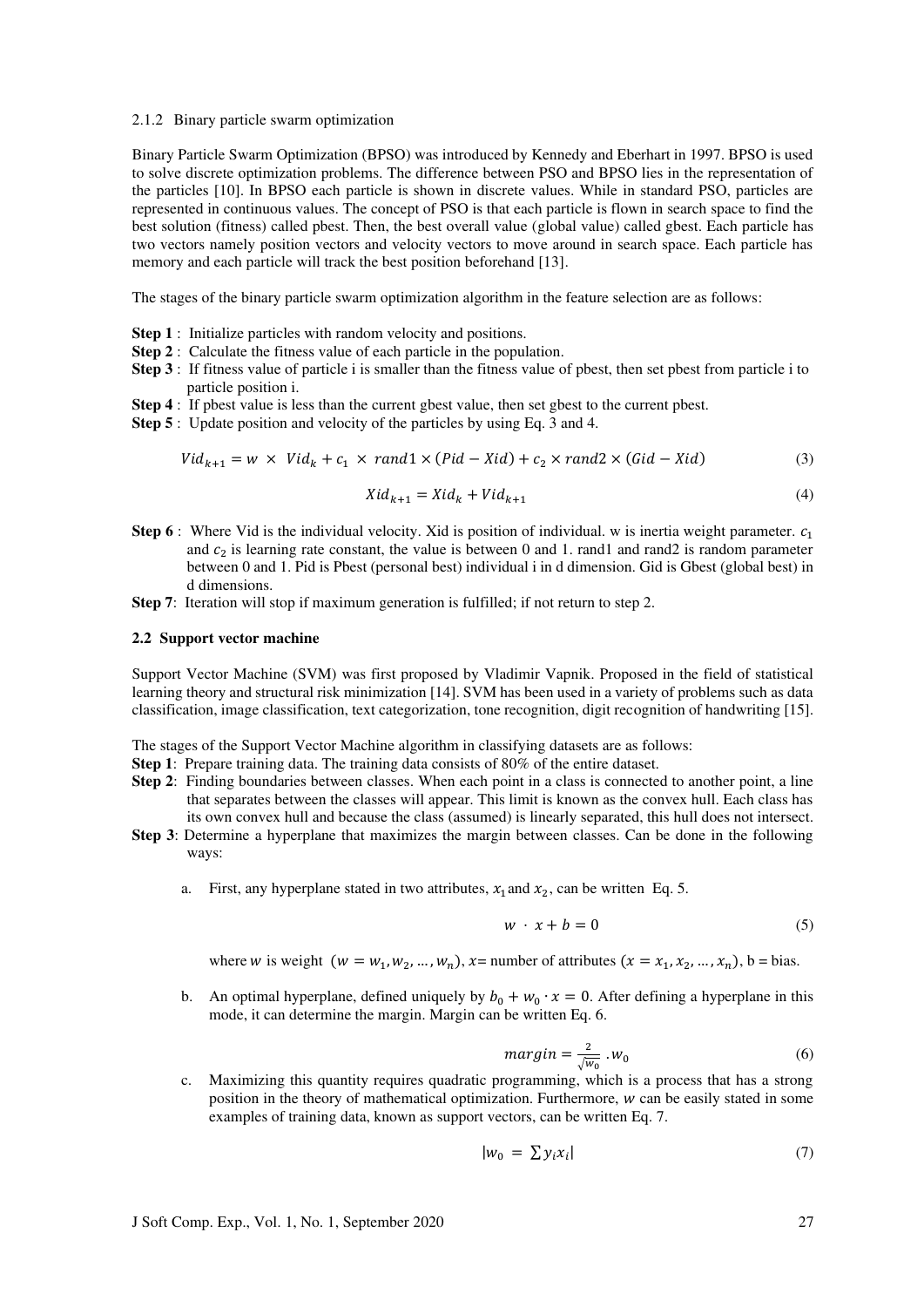where  $y_i$  is the class label and  $x_i$  is called support vector. *i* is a zero coefficient only for support vector.

**Step 4**: After setting boundaries and hyperplane, each new test can be classified by calculating on which side of the data results in the hyperplane. This can be found by replacing the test x example into the hyperplane equation. If you count  $+1$ , then it includes a positive class and if it is calculated as  $-1$ , then it belongs to the negative class.

## **2.3 Evaluation**

The proposed method begins by dividing the dataset into training data and testing data. In this study the data distribution was done using the splitter method. This method divides the data into two subsets with a proportion of 80% for training data and 20% for testing data.

Measurement of classification performance is done by confusion matrix, confusion matrix is a useful tool to analyze how well the classifier recognizes tuples from different classes. Confusion matrix is done by calculating the number of predicted classes against the actual class. These results are expressed in True Positive (TP), False Positive (FP), True Negative (TN), and False Negative (FN). FP and FN state that the classifier is wrong in recognizing tuples, meaning positive tuples are recognized as negative and negative tuples are recognized as positive. While TP and TN state that the classifier recognizes tuples correctly, meaning positive tuples are recognized as positive and negative tuples are recognized as negative. The matrix confusion table can be shown in Table 2.

| Table 1. Confusion matrix |       |     |                                |       |  |
|---------------------------|-------|-----|--------------------------------|-------|--|
| <b>Classification</b>     |       |     | <b>Predicted class results</b> |       |  |
| <b>Actual Class</b>       |       | Yes | No                             | Total |  |
|                           | Yes   | тp  | FN                             |       |  |
|                           | No    | FP  | TN                             |       |  |
|                           | Total | D,  | N                              | $P+N$ |  |

Accuracy is the percentage of the total data classified correctly. Accuracy measurements can be written by using Eq. 8.

$$
Accuracy = \frac{TP + TN}{P + N} \times 100\% \tag{8}
$$

#### **3. RESULT AND DISCUSSION**

In this study, the proposed algorithm testing uses the Python programming language by utilizing a scikit-learn library, sk-feature and pyswarms library. The data used is the CKD dataset taken from the UCI Machine Learning. This dataset has 25 attributes that have 1 class and 24 attributes.

#### **3.1 Correlation Based Feature Selection Process**

CFS will choose attributes that have the highest correlation weighting value. From the CFS process, 13 selected attributes were obtained. The list of attributes and weights of the CFS process is shown in Table 3.

| N <sub>0</sub> | <b>Attributes</b> | <b>CFS</b> Weight |
|----------------|-------------------|-------------------|
|                | $P_{\mathcal{C}}$ | 0,54636158        |
| 2              | Pe                | 0,54568856        |
| 3              | Appet             | 0,54506278        |
| 4              | Bp                | 0,54405311        |
| 5              | Rc                | 0,54397886        |
| 6              | Ane               | 0,54383461        |
| 7              | rbc               | 0,54211877        |
| 8              | Cad               | 0,53743288        |

Tabel 2. List of attributes and results of CFS weight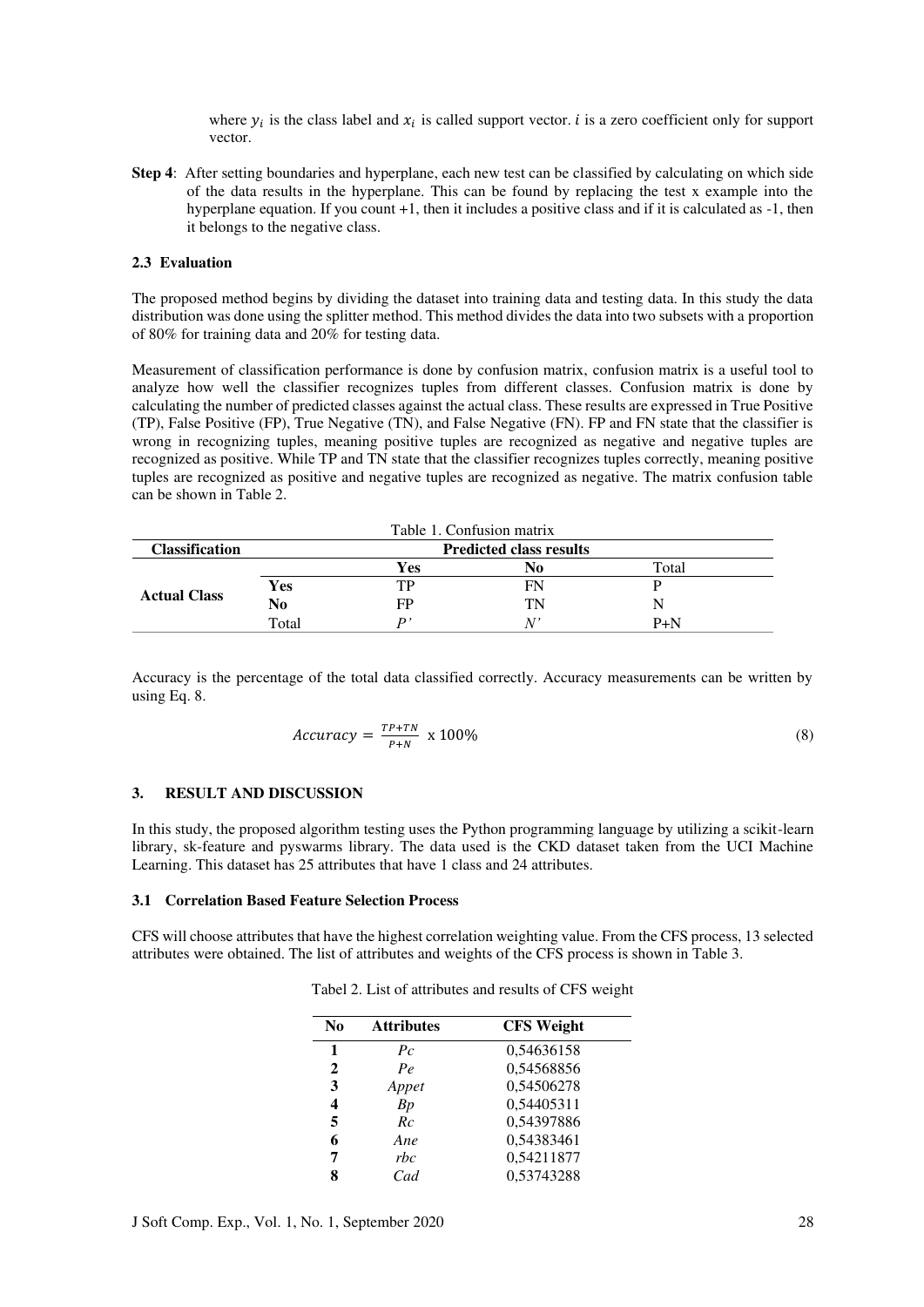| q  | Al  | 0,53624068 |
|----|-----|------------|
| 10 | Pcv | 0,53390589 |
| 11 | Dm. | 0,50241938 |
| 12 | Sg  | 0,4529584  |
| 13 | Htn | 0,35495722 |

### **3.2 Binary Particle Swarm Optimization Process**

Attributes chosen by the CFS algorithm, do not necessarily produce the best combination of attributes. Therefore, the BPSO algorithm is used to determine the best feature combination of the attributes chosen by CFS. At this stage, 10 tests are executed to determine the best combination of features. The BPSO parameters used in this study are shown in Table 4.

| Table 3. BPSO parameters   |       |  |  |  |
|----------------------------|-------|--|--|--|
| <b>Parameters</b>          | Value |  |  |  |
| <b>Number of particles</b> | 60    |  |  |  |
| <b>Iteration</b>           | 100   |  |  |  |
| Inertia weight             | 0,9   |  |  |  |
| C <sub>1</sub>             |       |  |  |  |
| rາ                         |       |  |  |  |

#### **3.3 Application of Algorithms**

At this stage, 3 tests were carried out, namely stand alone SVM algorithm, SVM algorithm by implementing CFS and SVM algorithm by implementing a combination of CFS and BPSO. In the first application, the SVM algorithm will process the CKD dataset with 25 attributes. The application of SVM algorithms gets an accuracy of 63.75%. The results of this accuracy state that the SVM algorithm can classify CKD datasets well because the accuracy results are greater than the error rate. However, the results of this accuracy can be improved by applying several preprocessing methods.

The second application, the SVM algorithm will be combined with the CFS algorithm. So SVM will process the CKD dataset with 13 attributes and 1 class. The accuracy of this classification model is 88.75%. The accuracy of the application of this model can increase the accuracy of the SVM algorithm by 25%. However, these results can still be improved by selecting the best feature combination using the BPSO algorithm.

The third application, the SVM algorithm will be combined with the CFS and BPSO algorithms. In this implementation, 10 tests were executed to determine the best combination of features. The accuracy of this classification model can be seen in Table 5

|  | Table 4. Average SVM Accuracy Results with a combination of CFS and BPSO as feature selection |  |  |  |  |  |  |  |  |  |
|--|-----------------------------------------------------------------------------------------------|--|--|--|--|--|--|--|--|--|
|--|-----------------------------------------------------------------------------------------------|--|--|--|--|--|--|--|--|--|

| <b>Execution</b> | <b>Number of attributes</b> | Accuracy $(\% )$ |  |  |
|------------------|-----------------------------|------------------|--|--|
|                  | 12                          | 96,25 %          |  |  |
| 2                | 10                          | 95%              |  |  |
|                  | 11                          | 95%              |  |  |
| 4                | 10                          | 96,25 %          |  |  |
| 5                | 10                          | 93,75 %          |  |  |
| 6                | 11                          | 95%              |  |  |
|                  | 11                          | 96,25 %          |  |  |
| 8                | 12                          | 96,25 %          |  |  |
| 9                | 9                           | 91,25 %          |  |  |
| 10               | 10                          | 95%              |  |  |
| mean             | 10,6                        | 95               |  |  |

The accuracy of the application of this model can increase the accuracy of the SVM + CFS algorithm by 6.25% and can increase the SVM algorithm by 31.25%. comparison of accuracy of each application of the algorithm can be seen in Figure 2.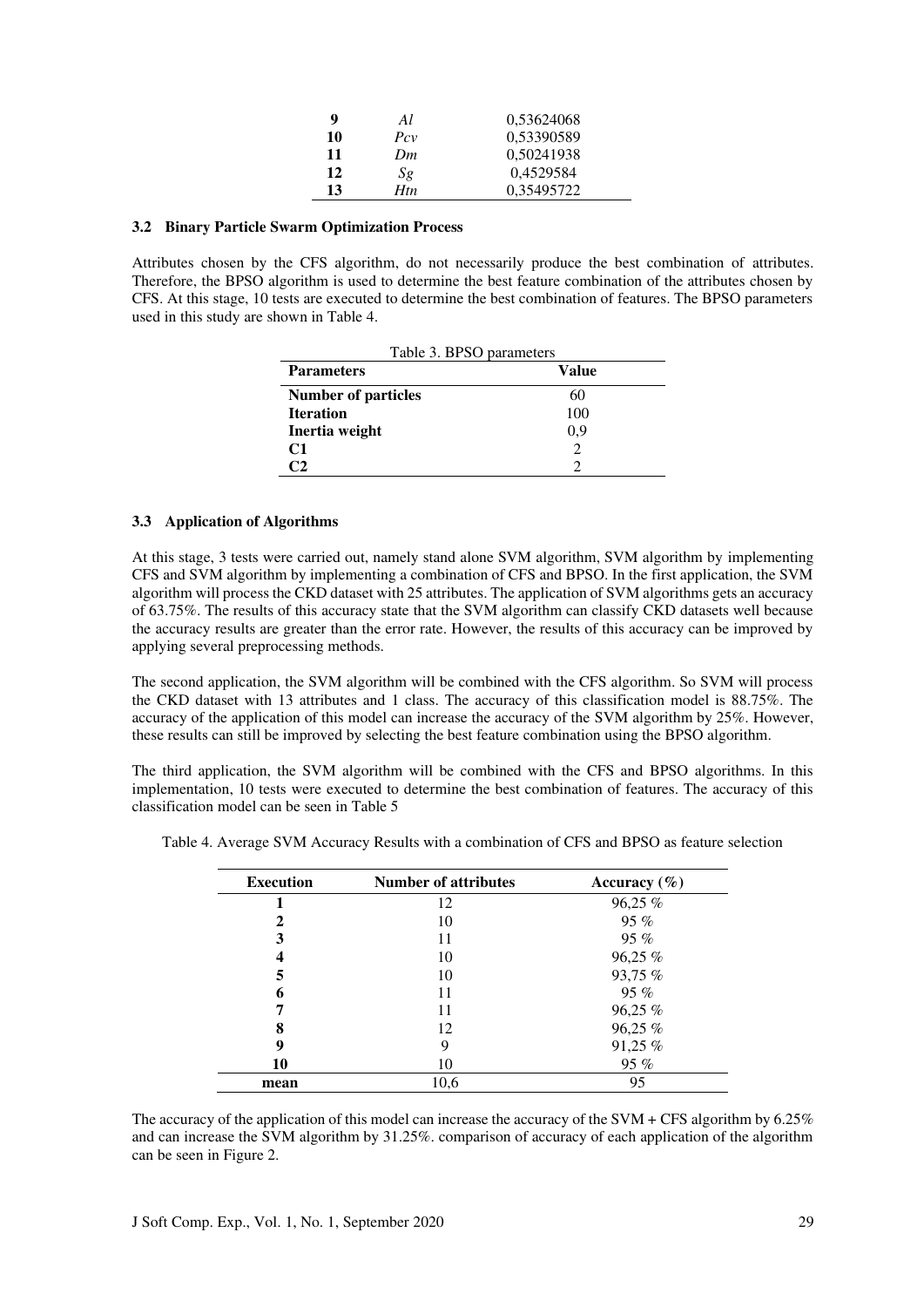

Figure 2. The comparison result of accuracy

## **4. CONCLUSION**

In this study, the testing of SVM algorithm by applying the CFS algorithm and the BPSO algorithm was carried out using the CKD dataset taken from the UCI Machine Learning Repository. CFS algorithm is used to get attributes with good correlation while BPSO is used to get the best combination of attributes. The results of this study showed that the accuracy of the application of the SVM algorithm was 63.75%, while after the CFS algorithm was used, the accuracy of 88.75% and the accuracy of ten SVM algorithms was obtained by applying a combination of feature selection CFS and BPSO of 95 %. Thus, it can be concluded that the application of a combination of CFS and BPSO as feature selection on SVM algorithm can improve the results of accuracy in diagnosing CKD by 31.25%.

#### **REFERENCES**

- [1] C. Sreedhar, N. Kasiviswanath, and P. C. Reddy, "Clustering large datasets using K-means modifed inter and intra clustering (KM‑I2C) in Hadoop, " *J. of Big Data*, vol. 27, no. 4, pp. 1-19, 2017.
- [2] M.A. Muslim, S. H. Rukmana, E. Sugiharti, B. Prasetiyo, and S. Alimah, "Optimization of C4.5 algorithm-based particle swarm optimization for breast cancer diagnosis, " presented at the 5th Int. Conf on Mathematics, Science and Education, Bali, Indonesia, Oct. 8–9, 2018.
- [3] D. O. Sahin, and E. Kılıc, "Two new feature selection metrics for text classification, " *Automatika*, vol.60, no. 2, pp. 162-171, 2019
- [4] V. Kotu, and B. Deshpande, Predictive Analytics and Data Mining*.* Massachusetts, USA: Morgan Kaufmann, 2015, pp. 63-163.
- [5] I. Jain, V. K. Jain, and R. Jain, "Correlation feature selection based improved-Binary Particle Swarm Optimization for gene selection and cancer classification, " *Appl. Soft Comp.,* vol. 62, no.-, pp. 203-215. 2018.
- [6] K. Sutha, and J. J. Tamilselvi, "A review of feature selection algorithms for data mining techniques, " *Inte. J. on Comp. Sci. & Eng.*, vol. 7, no. 6, pp. 63-67, 2015.
- [7] P. Yildirim, "Filter based feature selection methods for prediction of risks in hepatitis disease, " *Int. J. of Mach. Lear. & Comp.*, vol. 5, no. 4, pp. 258-263. 2016.
- [8] S. Sasikala, S. Appavu, and S. Geetha, "Multi Filtration Feature Selection (MFFS) to improve discriminatory ability in clinical data set, " *Appl. Comp. & Info.,* vol. 12. no.-, pp. 117-127. 2017.
- [9] I.A. Ashari, M.A. Muslim, and Alamsyah. "Comparison Performance of Genetic Algorithm and Ant Colony Optimization in Course Scheduling Optimizing, " *Sci. J. of Info.* vol. 3, no. 2, pp. 149-158, 2016.
- [10] M.S. Muhammad, K.V. Selvan, S.M.W. Masra, Z. Ibrahim, and A.F.Z. Abidin, "An Improved Binary Particle Swarm Optimization Algorithm for DNA Encoding Enhancement, " presented at the IEEE Symposium on Swarm Intelligence, Paris, France, April 11-14, 2011.
- [11] W. Abedalkhader, and N. Abdulrahman, "Missing Data Classification of Chronic Kidney Disease, ", *Int. J. of Data Mining & Knowledge Manage. Process*, vol. 7, no. 5, pp. 55-61.2017
- [12] N. [Gopika,](https://ieeexplore.ieee.org/author/37086847128) and [A. M. E. M. Kowshalaya,](https://ieeexplore.ieee.org/author/37086848985) "Correlation based feature selection algorithm for machine learning, " presented at the 3rd Int. Conf. on Commu. & Elec. Sys., Coimbatore, India, Oct. 15-18, 2018.